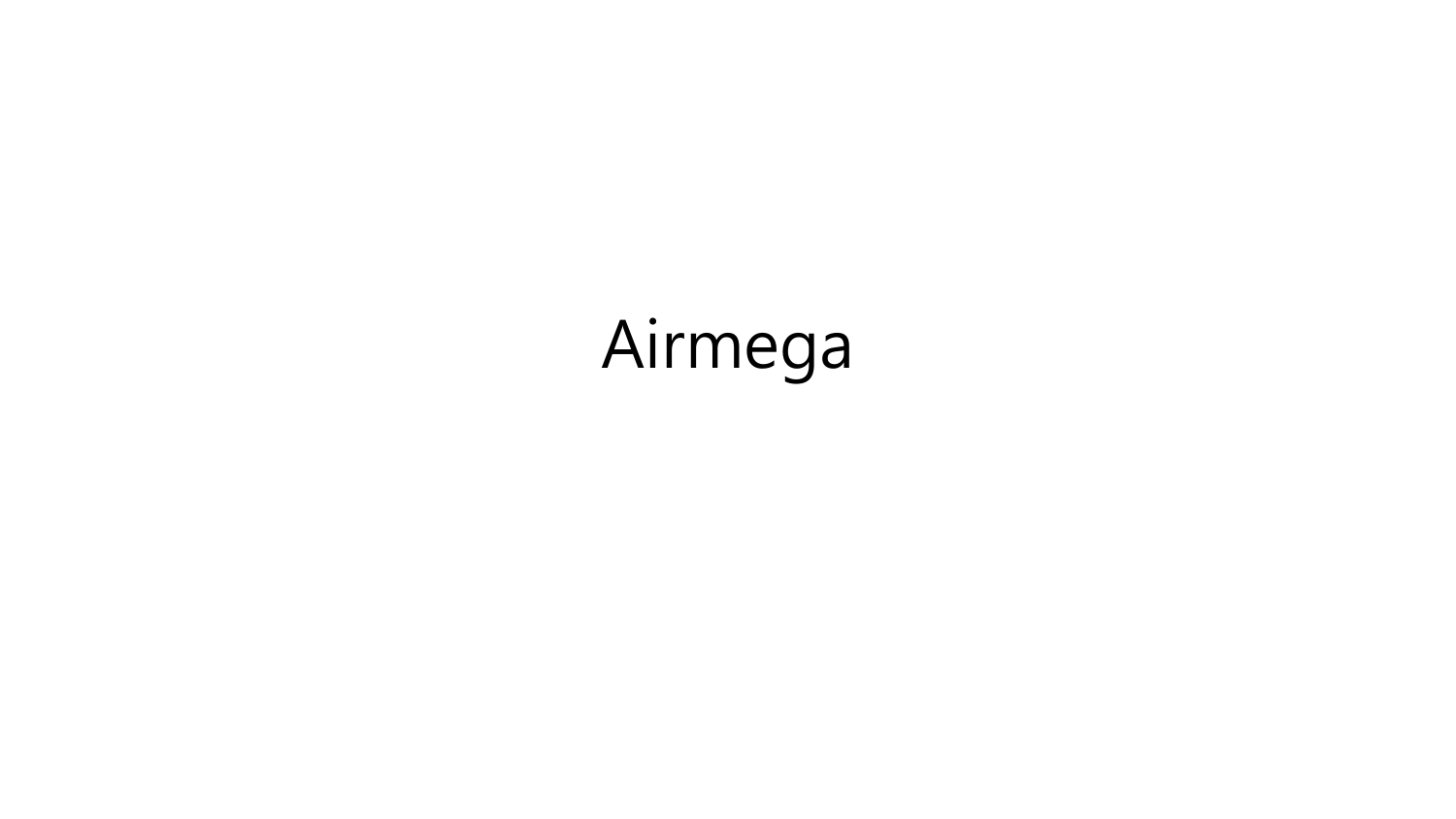| <b>Project Name</b> | loCare_APP | Screen Name | Screen ID | 수정일 |   |
|---------------------|------------|-------------|-----------|-----|---|
| Path                |            |             | Level     | 작성자 | . |
|                     |            |             |           |     |   |

#### **Airmega supports the IoCare app service.**

Airmega | Model No | User Manual Download

#### **Download IoCare**

- 1. Download the IoCare APP from Apple AppStore or Google Play.
- 2. Search for "IoCare" or "Airmega".
- 3. Please download & install the IoCare APP that is provided only by Coway.

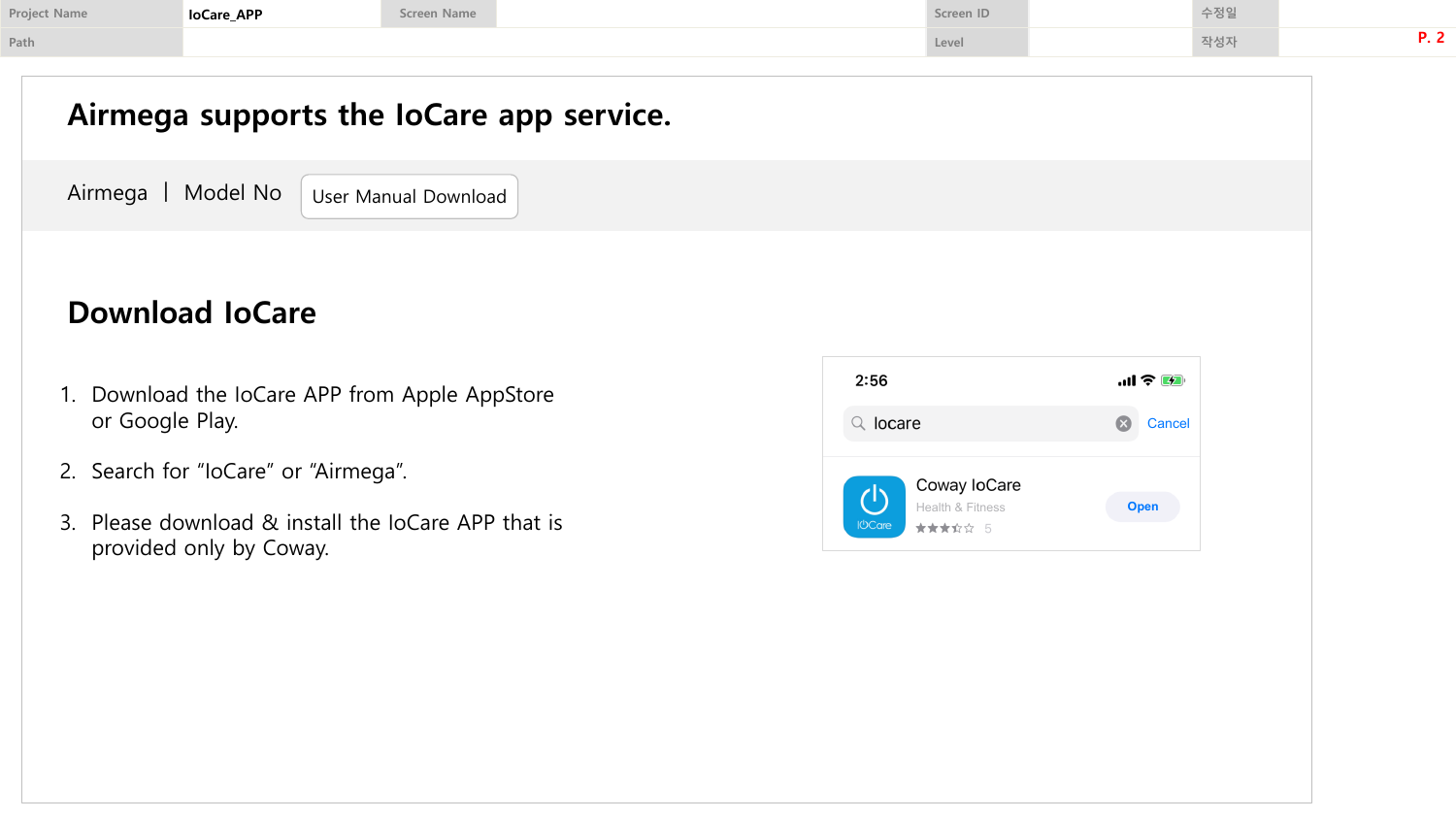| Project Name | loCare_APP | Screen Name | Screen ID | 수정일 |       |
|--------------|------------|-------------|-----------|-----|-------|
| Path         |            |             | Level     | 작성자 | . . J |

## **Register, Log In**

- 1. Registration is required to use IoCare APP.
- 2. Please create an account and login to IoCare and follow the next instructions.

#### **Register Product**

- 1. Scan the barcode attached to the back of the product and register the product. If the barcode scan does not work, you can register by entering the serial number directly.
- 2. Registered product(s) details can be changed, such as nickname from the product settings menu.



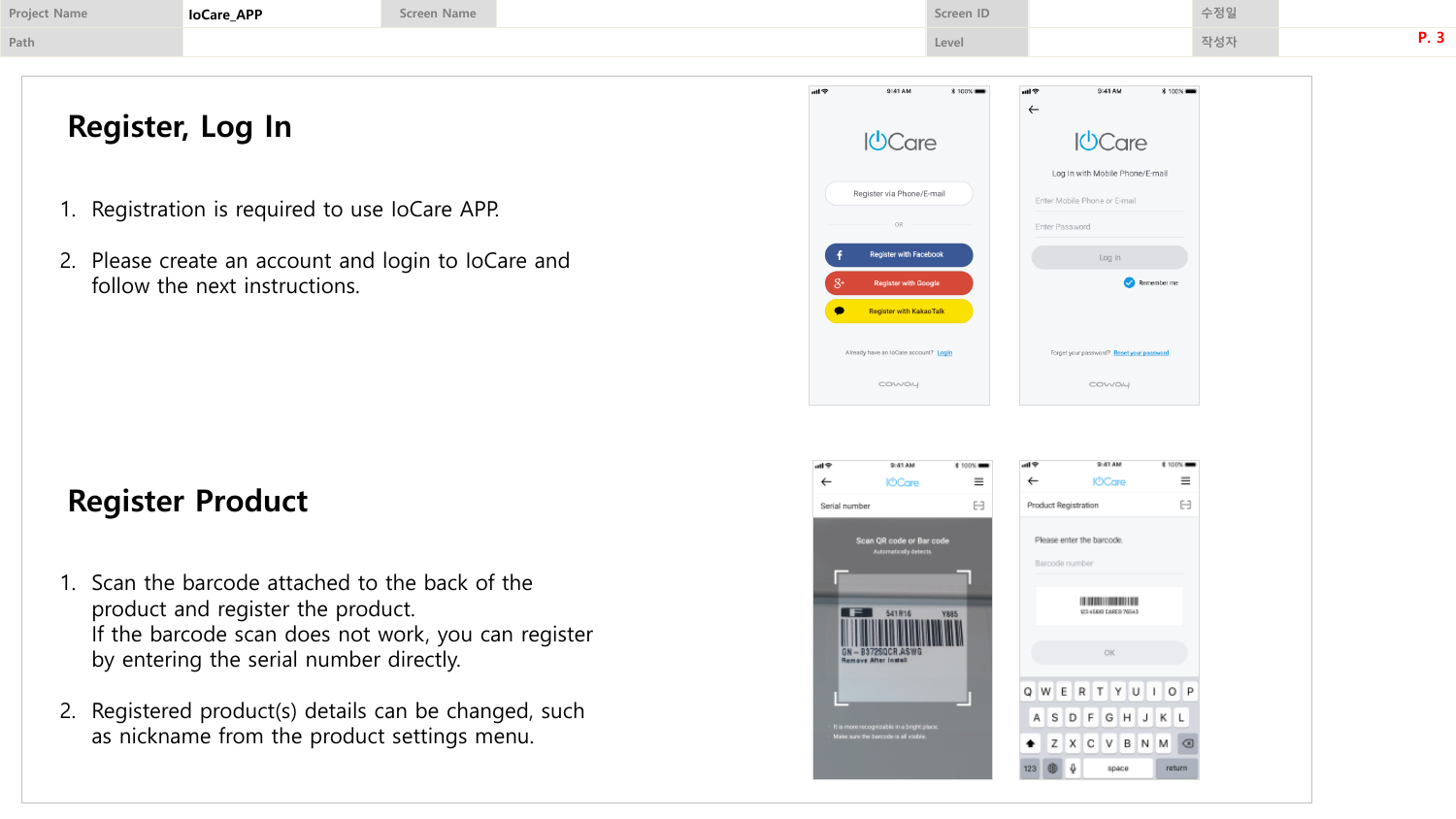| Project Name | loCare_APP | Screen Name | Screen ID | 수정일 |  |
|--------------|------------|-------------|-----------|-----|--|
| Path         |            |             | Level     | 작성자 |  |
|              |            |             |           |     |  |



#### **Connect Wi-Fi**

- 1. After registering the product in IoCare APP, then select the product you want to connect Wi-Fi from "My Product" menu.
- 2. Turn on the air purifier
- 3. Press and hold two buttons( $\widehat{\mathcal{F}}$ ,  $\widehat{\mathcal{F}}$ ) for more than 3 seconds. Then, the Wi-Fi LED will illuminate and you will hear a chime.

Please proceed to the next step depending on your smartphone type.

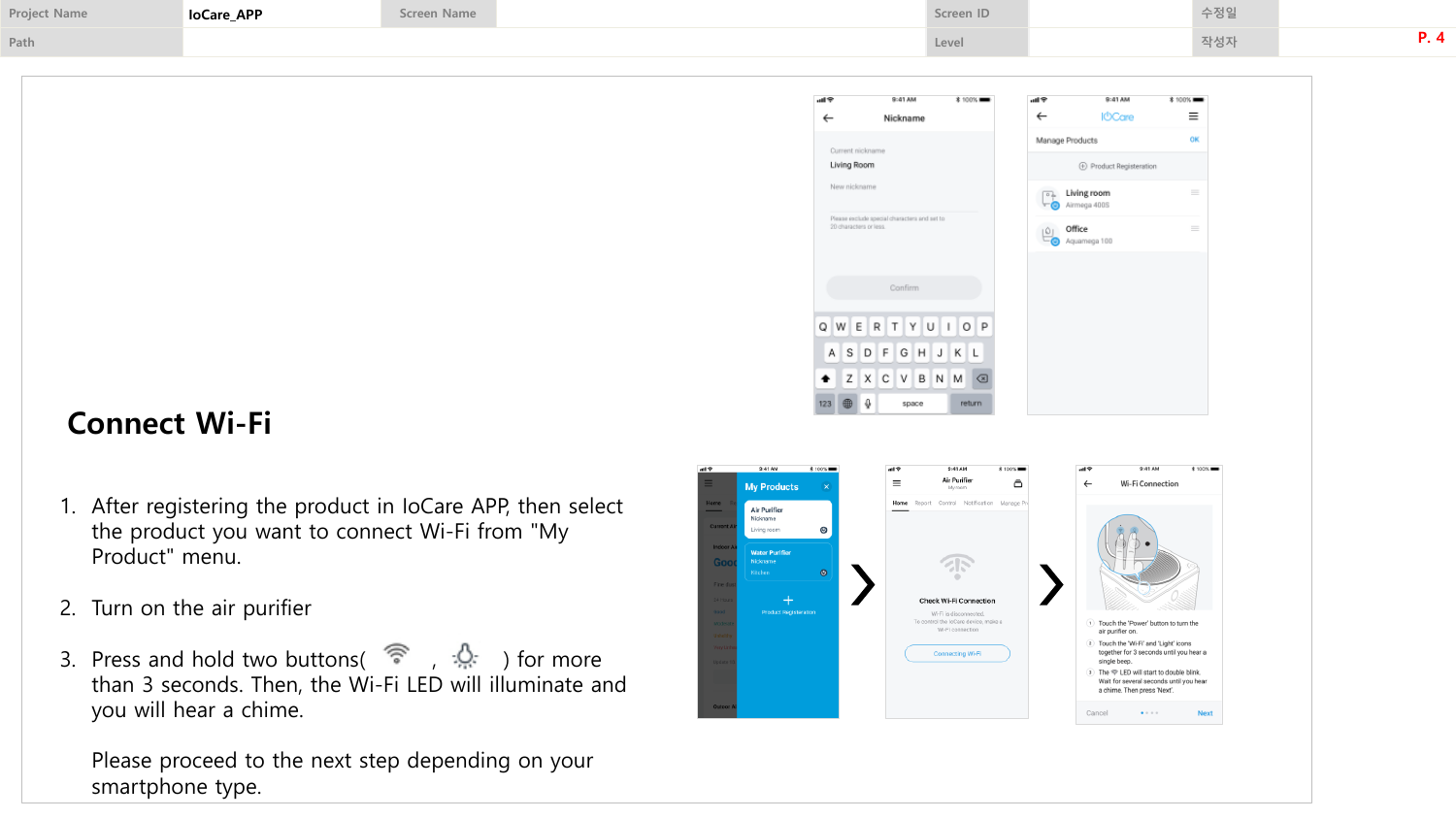| 작성자<br>Path<br>Level | Project Name | loCare_APP | Screen Name | Screen ID | 수정일 |       |
|----------------------|--------------|------------|-------------|-----------|-----|-------|
|                      |              |            |             |           |     | . . J |

#### **Android**

- 4. Android will make the Wi-Fi connection with your product automatically.
- 5. Connect to your Wi-Fi network.
- 6. The Wi-Fi LED will illuminate white when the product is connected to your Wi-Fi network.

| <b>SKT</b>   | $\overline{\mathbf{v}}$ $\overline{d}$ = 12:30                                                  | 副堂             | 9:41 AM               | <b>* 100%</b> | 副堂           | 9:41 AM                                                                                             | <b>\$100%</b> |
|--------------|-------------------------------------------------------------------------------------------------|----------------|-----------------------|---------------|--------------|-----------------------------------------------------------------------------------------------------|---------------|
| $\leftarrow$ | <b>Wi-Fi Connection</b>                                                                         | $\leftarrow$   | Connecting to Wi-Fi   |               | $\leftarrow$ | <b>Wi-Fi Connection</b>                                                                             |               |
|              |                                                                                                 | Check Wi-Fi    |                       |               |              |                                                                                                     |               |
|              |                                                                                                 | Select network |                       |               |              |                                                                                                     |               |
|              |                                                                                                 |                | SK_WiFiGIGA0000       | △ 拿 ∨         |              |                                                                                                     |               |
|              |                                                                                                 |                | KT_GiGA_0001          | $A \otimes v$ |              | ଚି                                                                                                  |               |
|              |                                                                                                 | iptime-print   |                       | △ 《 ∨         |              |                                                                                                     |               |
|              | Connecting<br>Airmega 400S                                                                      |                | WiFi_5G_12345678      | A デ v         |              |                                                                                                     |               |
|              |                                                                                                 |                |                       |               |              | <b>Connection Completed</b>                                                                         |               |
|              |                                                                                                 |                | Setting Wi-Fi network |               |              | After the "chime" sound.<br>The Wi-Fi LED will be lit up white<br>and your connection is completed. |               |
|              |                                                                                                 |                |                       |               |              |                                                                                                     |               |
|              |                                                                                                 |                |                       |               |              |                                                                                                     |               |
|              |                                                                                                 |                |                       |               |              |                                                                                                     |               |
|              | $\begin{array}{cccccccccccccc} 0 & \bullet & \bullet & \bullet & \bullet & \bullet \end{array}$ | Back           |                       | <b>Next</b>   |              | 0.0.0.0                                                                                             | Confirm       |

\* If the Wi-Fi connection fails, please try again or refer to the manual when your Android Wi-Fi setup fails.

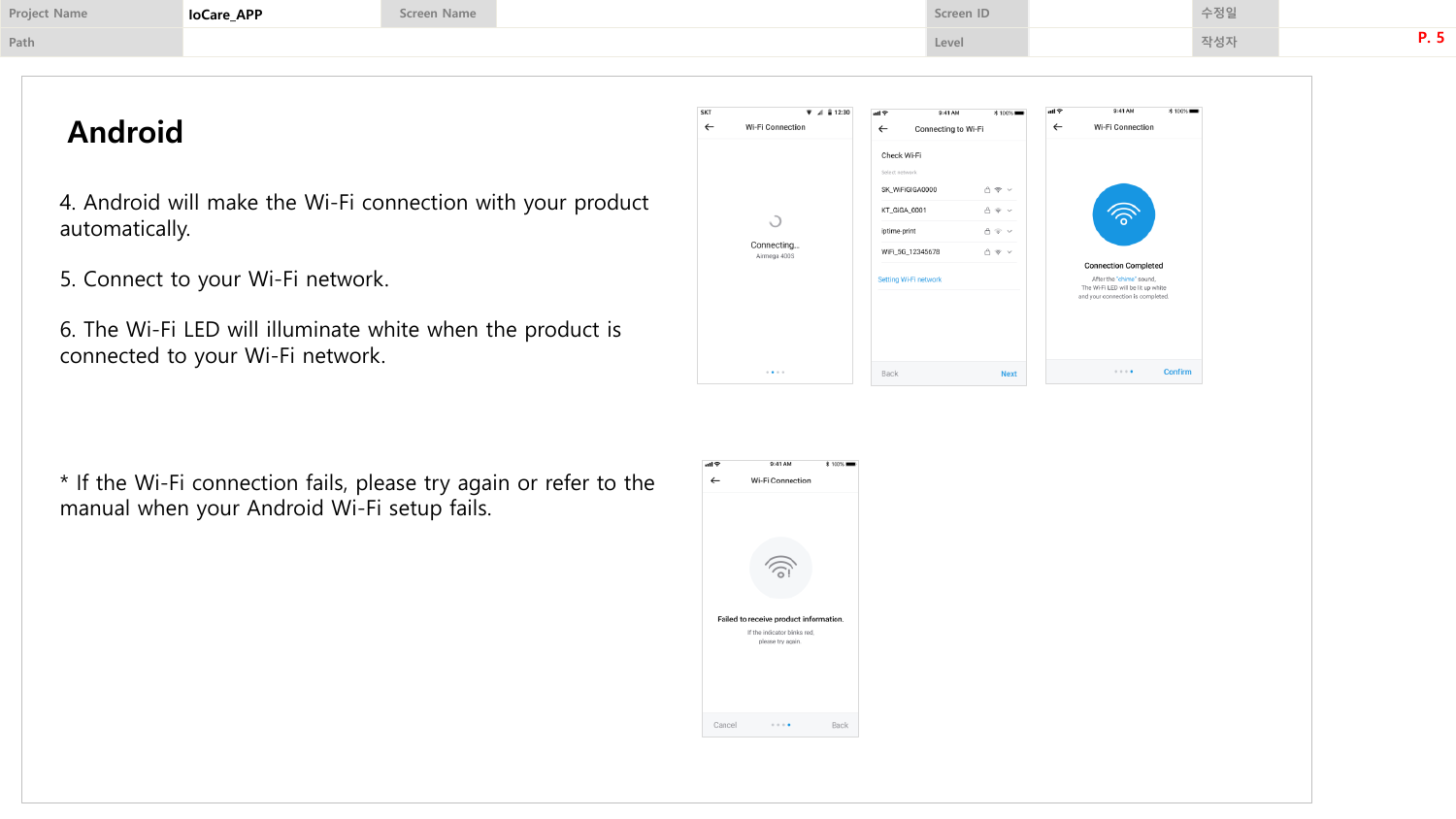| Project Name | loCare_APP | Screen Name | Screen ID | 수정일 |      |
|--------------|------------|-------------|-----------|-----|------|
| Path         |            |             | Level     | 작성자 | r. u |
|              |            |             |           |     |      |

## **Android Wi-Fi setup failed guide**

9:41 AM

Wi-Fi Connection

ふ

**Connection Completed** After the "chime" sound, The Wi-Fi LED will be lit up white and your connection is completed.

 $\alpha$  ,  $\alpha$  ,  $\alpha$ 

Confirm

**100%** 





 $*100%$ 

 $\mathrel{\mathop{\scriptstyle\bigtriangleup}}$   $\mathrel{\widehat{\phantom{F}}}\mathrel{\widehat{\phantom{F}}\mathrel{\widehat{\phantom{F}}\mathrel{\widehat{\phantom{F}}\mathrel{\widehat{\phantom{F}}\mathrel{\widehat{\phantom{F}}\mathrel{\widehat{\phantom{F}}\mathrel{\widehat{\phantom{F}}\mathrel{\widehat{\phantom{F}}\mathrel{\widehat{\phantom{F}}\mathrel{\widehat{\phantom{F}}\mathrel{\widehat{\phantom{F}}\mathrel{\widehat{\phantom{F}}\mathrel{\widehat{\phantom{F}}\mathrel{\widehat{\phantom{F}}\mathrel{\widehat{\phantom{F}}\mathrel{\widehat{\phantom{F$ 

 $A \otimes 1$ 

 $\mathrel{\triangle} \mathrel{\widehat{\mathcal{F}}} \ \mathrel{\mathop{\scriptstyle\vee}}$ 

**Next** 

**Please set Wi-Fi on and turn data off during connection.**



**After paring router to the Wi-Fi. Please turn Wi-Fi Off and set Data On**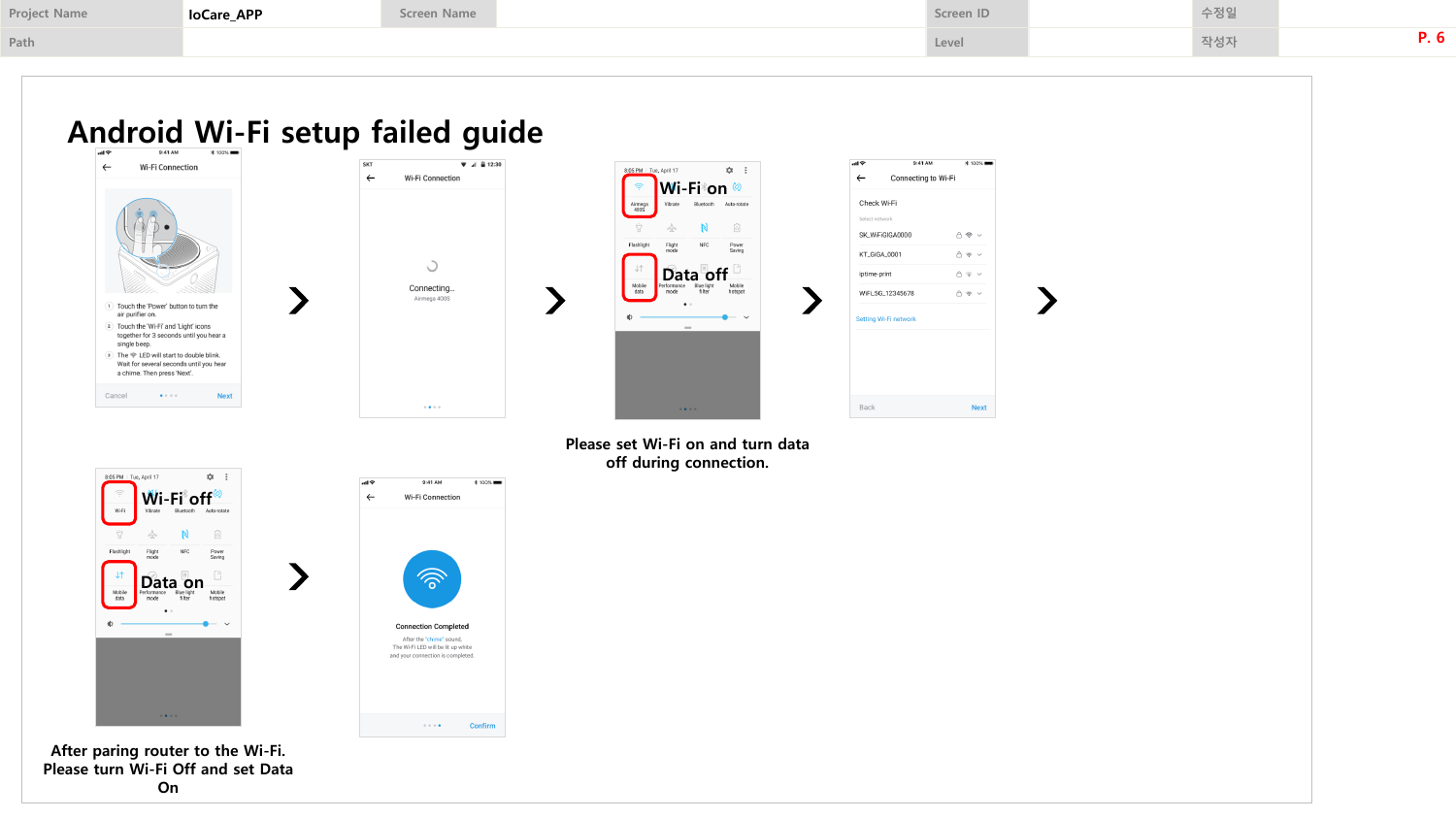| <b>Project Name</b> | loCare_APP | Screen Name | Screen ID | 수정일 |     |
|---------------------|------------|-------------|-----------|-----|-----|
| Path                |            |             | Level     | 작성자 | . . |
|                     |            |             |           |     |     |

#### **ios**

- 4. For IOS, go to your Wi-Fi settings and select your product from the list.
- 5. Connect to your Wi-Fi network.
- 6. The Wi-Fi LED will illuminate white when the product is connected to your Wi-Fi network.

| all <sup>*</sup>           | 9:41 AM                                                                  | * 100%                      | all <sup>*</sup> | 9:41 AM               | * 100%        | 調査 | 9:41 AM                            | \$100% |
|----------------------------|--------------------------------------------------------------------------|-----------------------------|------------------|-----------------------|---------------|----|------------------------------------|--------|
| $\leftarrow$               | Wi-Fi Connection                                                         |                             | $\leftarrow$     | Connecting to Wi-Fi   |               | ←  | Wi-Fi Connection                   |        |
|                            |                                                                          |                             | Check Wi-Fi      |                       |               |    |                                    |        |
|                            | $\circ$<br>$\sim$                                                        |                             | Select network   |                       |               |    |                                    |        |
|                            | < Settings<br>W-Fi                                                       |                             |                  | SK_WiFiGIGA0000       | A ⇔ v         |    |                                    |        |
|                            | WHF1                                                                     | €                           | KT_GiGA_0001     |                       | $A \otimes v$ |    |                                    |        |
|                            | $\backsim$ Airmega 400S<br>CHOOSE A NETWORK.                             | $a = 0$                     | iptime-print     |                       | A w v         |    | ٥                                  |        |
|                            | Network 1                                                                | $a = 0$                     |                  | WiFi_5G_12345678      | $A \otimes v$ |    |                                    |        |
|                            | Network 2                                                                | $\bullet$ $\bullet$ $\circ$ |                  |                       |               |    | Connection Completed.              |        |
| $\circ$                    | Go to the Wi-Fi settings screen.                                         |                             |                  | Setting Wi-Fi network |               |    | With the chime sound.              |        |
| $\left( \mathbf{2}\right)$ | Select a Airmega 400S to connect.<br><sup>3</sup> Press the next button. |                             |                  |                       |               |    | the WHFI LED will be lit up white. |        |
|                            |                                                                          |                             |                  |                       |               |    |                                    |        |
|                            |                                                                          |                             |                  |                       |               |    |                                    |        |
|                            |                                                                          |                             |                  |                       |               |    |                                    |        |
|                            |                                                                          |                             |                  |                       |               |    |                                    |        |

\* If you failed to connect to your Wi-Fi, please try again.

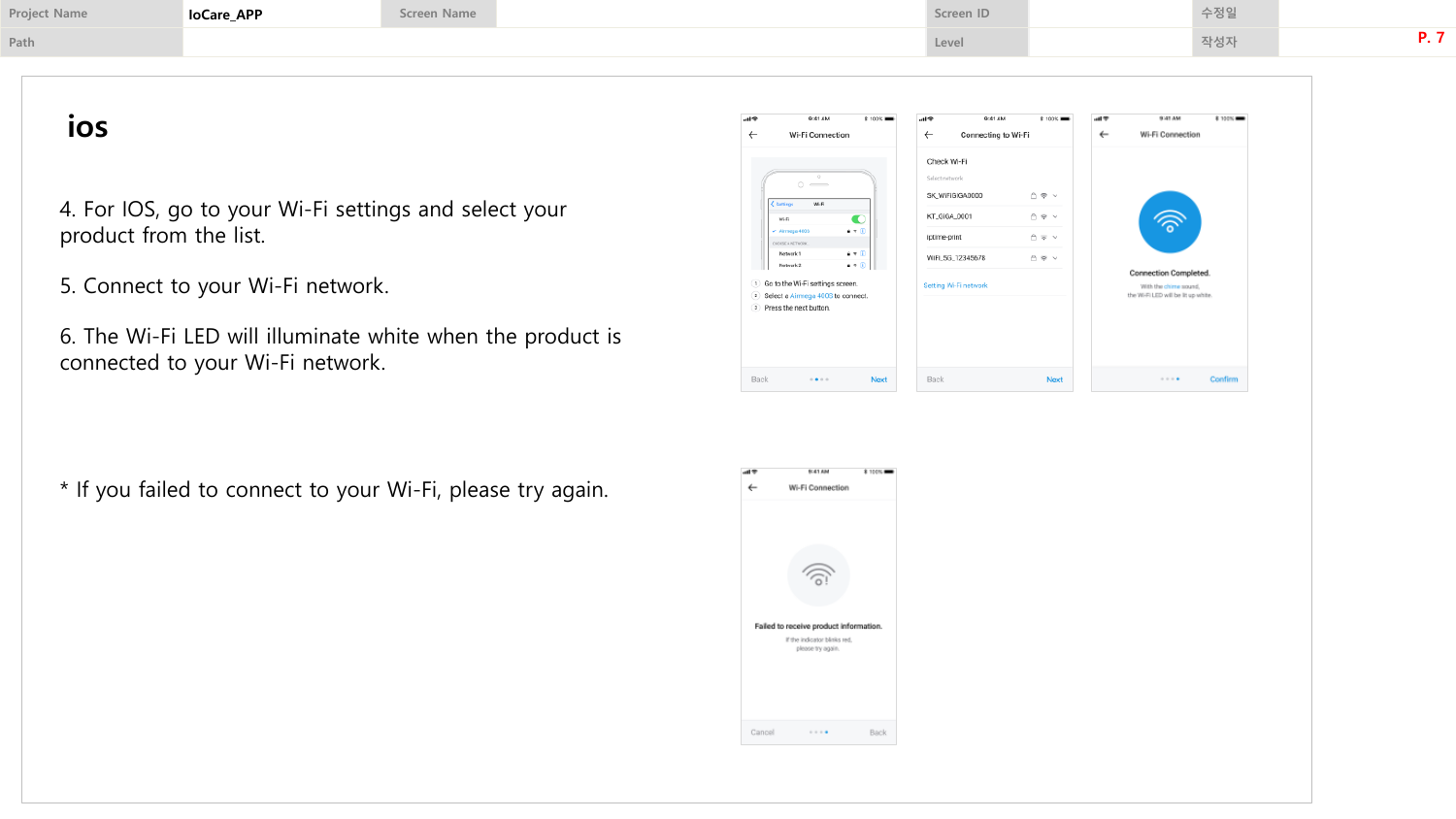| <b>Project Name</b> | loCare_APP | <b>Screen Name</b> | Screen ID | 수정일 |      |
|---------------------|------------|--------------------|-----------|-----|------|
| Path                |            |                    | Level     | 작성자 | r. u |
|                     |            |                    |           |     |      |

### **Main Features of IoCare for Airmega**

| <b>Category</b> | <b>Function</b> | <b>Description</b>                                                            |
|-----------------|-----------------|-------------------------------------------------------------------------------|
| Home            |                 | You can check Air quality information, product status<br>and remaining filter |
|                 | 24hours         | You can receive 24-hour indoor air quality reports.                           |
| Report          | 7days           | You can check 7-day indoor air quality reports                                |
|                 | 30 days         | You can check 30-day Indoor air quality reports                               |
|                 | Power           | Power on/off the air purifier                                                 |
|                 | Timer           | Set the timer of the air purifier                                             |
|                 | Mode            | You can choose Smart or Sleep mode                                            |
| Control         | Fan speed       | You can choose fan speed                                                      |
|                 | Light           | You can turn on/off the air purifier lights                                   |
|                 | Schedule        | You can set the Air Purifier operating schedule                               |
| Notification    |                 | You can receive air quality status, filter remaining<br>information           |
| Manage product  |                 | You can check remaining filter information and<br>purchase the filter.        |